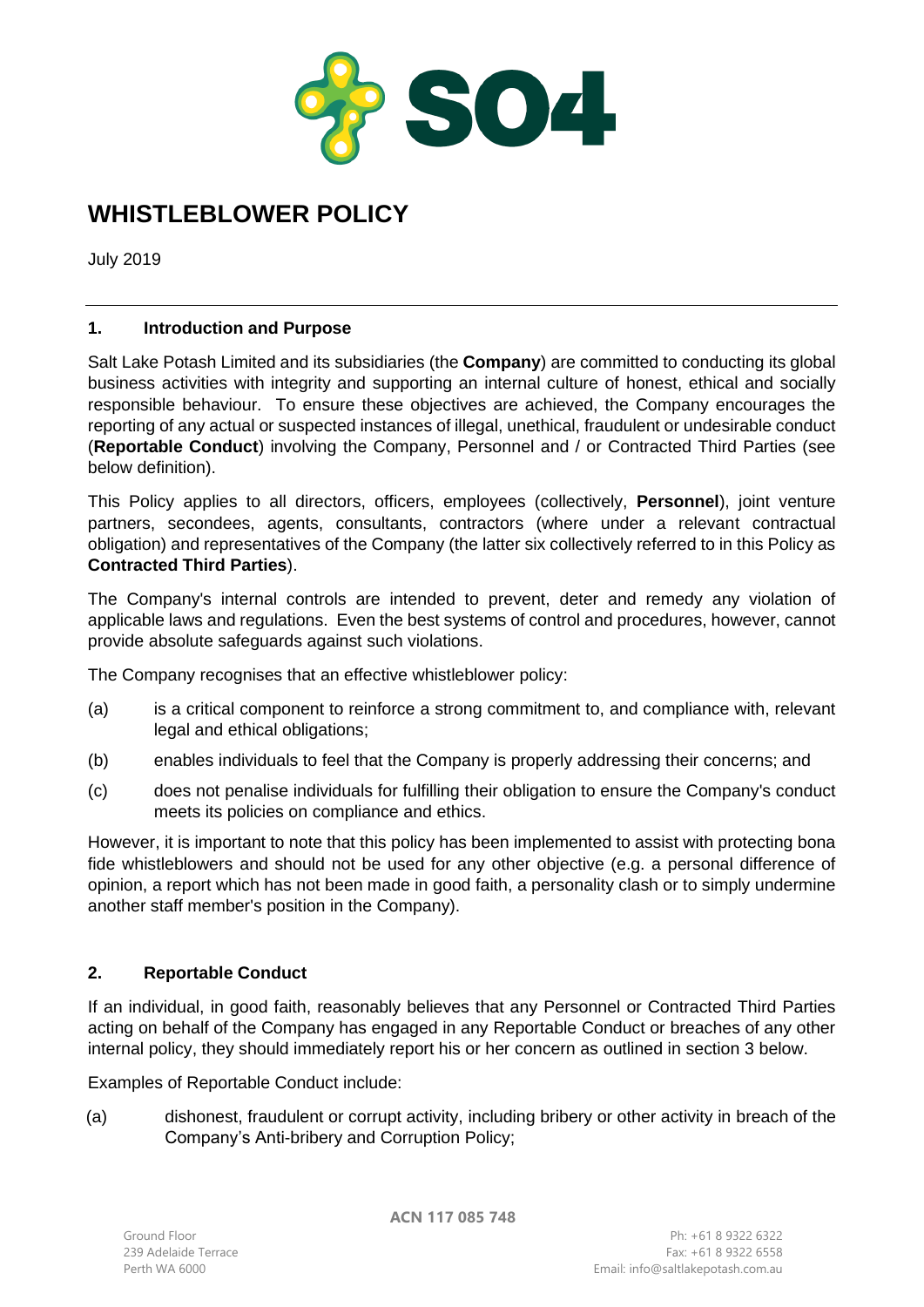

- (b) illegal activity (such as theft, drug sale or use, violence, harassment or intimidation, criminal damage to property or other breaches of state or federal law), whether or not they are acting in the capacity as Personnel or Contracted Third Parties at the time the Reportable Conduct occurred;
- (c) unethical or breach of the Company's policies (such as dishonestly altering company records or data, adopting questionable accounting practices or wilfully breaching the Company's Code of Conduct or other policies or procedures);
- (d) activity potentially damaging to the Company, Personnel or a Contracted Third Party, such as unsafe work practices, environmental damage, health risks or abuse of Company property or resources;
- (e) activities which may result in financial loss to the Company or damage its reputation or be otherwise detrimental to the Company' interests;
- (f) harassment, discrimination, victimisation and bullying.

## <span id="page-1-0"></span>**3. Reporting Reportable Conduct**

The Company has several channels for making a report if an individual becomes aware of any issue or behaviour which he or she reasonably believes in good faith to be Reportable Conduct:

- (a) The individual should report his or her concern to the Compliance Officer, which can be done via whistleblower@so4.com.au, as outlined in the applicable Compliance Guide.
- (b) If an individual is not comfortable reporting a concern to the Compliance Officer, they should report the concern to any supervisor or member of management whom he or she is comfortable approaching. Any supervisor or manager who receives a report of an alleged violation, concern or complaint must immediately forward the report to the Compliance Officer.
- (c) If it is not possible or inappropriate to report the matter to the Compliance Officer (for example, if the report, concern or complaint involves the Compliance Officer), the individual should report the matter to the Company Secretary. The Company's Board of Directors will then assess and investigate the report, concern or complaint in accordance with this policy, in place of the Compliance Officer.

Reports of alleged violations, concerns or complaints may be anonymously submitted to the Compliance Officer (or the Company Secretary, as applicable). However, if the discloser does not provide their name before making the report, they will not qualify for statutory protection for whistleblowers under the Corporations Act 2001 (Cth) (**Corporations Act**), if the breach relates to the Corporations Act - refer to Annexure A for further details.

All reports of alleged violations, concerns or complaints, whether or not they were submitted anonymously, will be kept in strict confidence to the extent possible at law and consistent with the Company's need to conduct an adequate investigation.

#### **4. Investigation of Reportable Conduct**

Upon receipt of a report, concern or complaint, the Compliance Officer may, in their discretion, conduct an investigation and may take whatever investigative, disciplinary or other action he or she deems appropriate.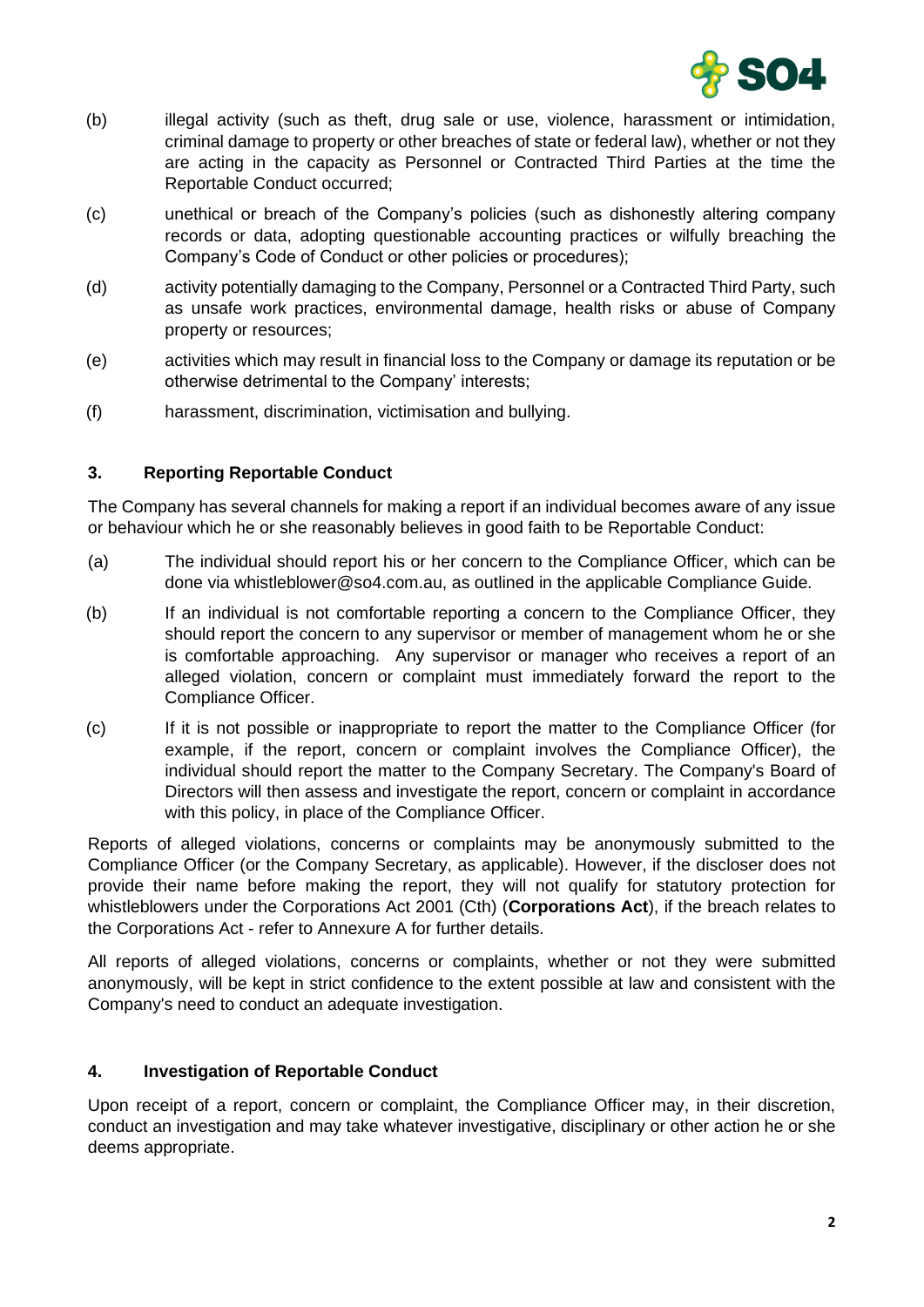

The Compliance Officer may however, in its reasonable discretion, decide not to commence an investigation if, for example, a report, concern or complaint:

- (a) contains only unspecified or broad allegations of wrongdoing without appropriate factual support;
- (b) is a disagreement between two parties which does not fall within the meaning of Reportable Conduct; and / or
- (c) has not been made in good faith.

The Compliance Officer shall have the authority to obtain assistance from the Company's management or retain separate outside legal or accounting expertise as deemed necessary, or desirable, in order to conduct the investigation or assess whether an investigation is warranted.

The Compliance Officer must ensure that:

- (a) the Company's Board of Directors is informed of any Reportable Conduct / investigations, including that call into question the culture of the Company; and
- (b) they record the rationale for all decisions regarding whether or not to undertake an investigation.

## **5. Corrective Action**

The Compliance Officer is ultimately responsible for determining the validity of each report, concern or complaint and fashioning, with the input of its advisors and the Company's management, and if requested, the appropriate corrective action.

The Compliance Officer shall report any legal, regulatory non-compliance or any Reportable Conduct they consider a material concern to the Company's Board of Directors and ensure that management takes corrective action including, where appropriate, obtaining external legal advice and, if so advised, reporting any violation to relevant governmental authorities.

Any Personnel or Contracted Third Party deemed to have violated any law, rule or regulation, or any internal policy regarding accounting standards and disclosures, internal accounting controls, or matters related to the internal or external audit of the Company's financial statements, may be subject to disciplinary action, up to and including termination of employment with or without notice.

#### **6. No Retaliation**

Individuals should feel free to report any suspected wrong doing as described above, and know that if they do so, they will be protected against any retributive actions.

The Company will not tolerate retaliation or discrimination of any kind by or on behalf of the Company and its Personnel or Contracted Third Parties against any individual making a good faith complaint of, or assisting in the investigation of, any violation of government laws, rules, or regulations or the Company's policies.

#### **7. Retention of Complaints and Documents**

The Compliance Officer will retain all documents and records regarding any reports of alleged violations, concerns or complaints.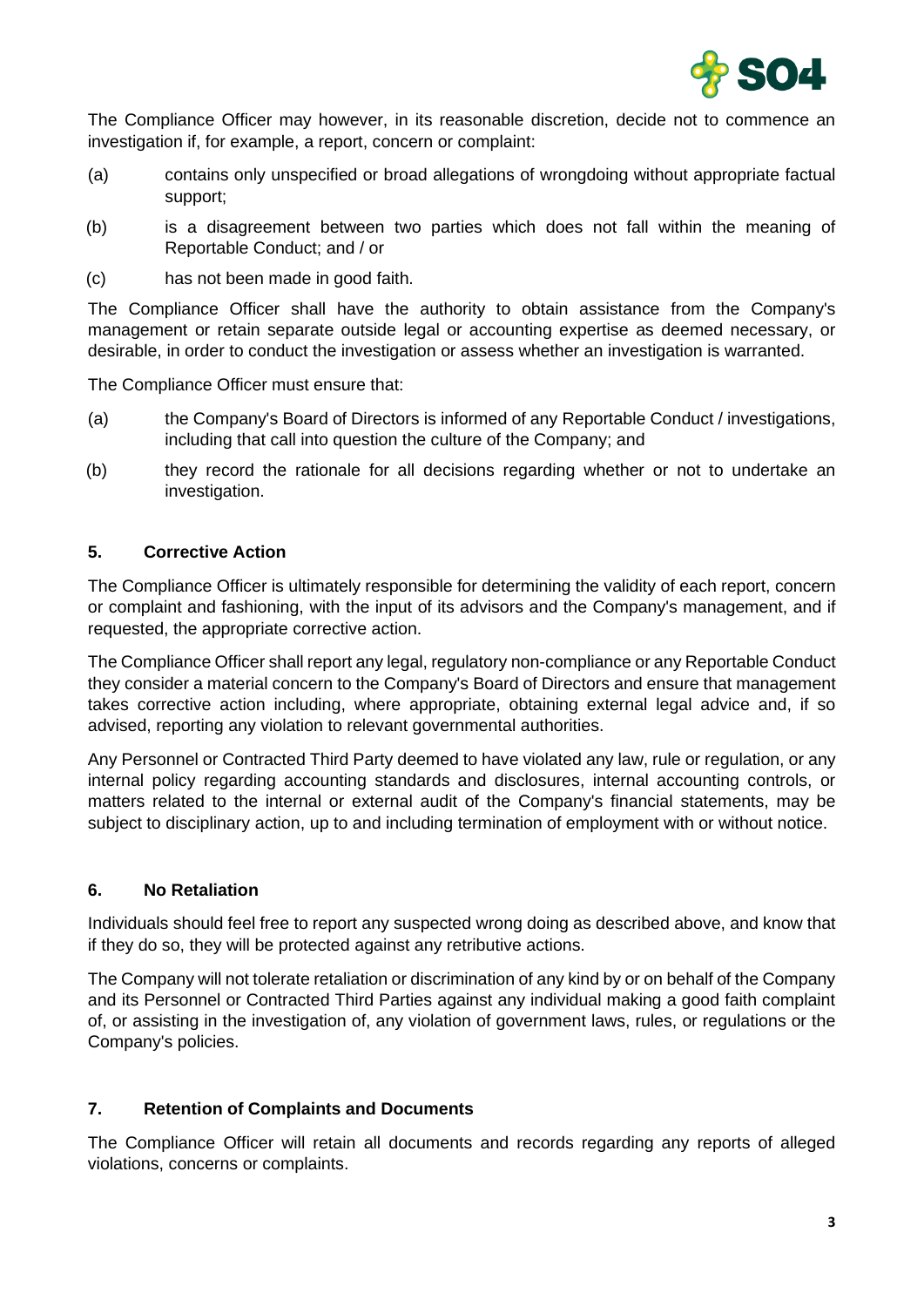

It is illegal and against the Company's policy to destroy any records that may be subject to or related to an investigation by the Company or any federal, state or regulatory body.

## **8. Compliance with this Policy**

All individuals must follow the procedures outlined in this Policy and co-operate with any investigation initiated pursuant to this Policy. Adherence to this Policy is a condition of employment. The Company must have the opportunity to investigate and remedy any alleged violation or an individual's concerns, and each individual must ensure that the Company has an opportunity to undertake such an investigation.

This Policy does not constitute a contractual commitment by the Company. This Policy does not prevent, limit, or delay the Company from taking disciplinary action against any individual, up to and including termination of employment with or without notice, in circumstances (such as, but not limited to, those involving problems of performance, conduct, attitude, or demeanour) where the Company deems disciplinary action appropriate.

## **9. Training**

All relevant Personnel and Contracted Third Parties are to receive appropriate training, including refresher training, relating to this Policy and related policies and procedures. Any newly hired officers and employees will receive such training as part of their induction.

The extent and nature of such training shall be defined by reference to their function and will reflect the risks facing an employee in their role in that role.

Records of all completed training sessions undertaken by Personnel are maintained by the Compliance Officer.

#### **10. Statutory Protection of Whistleblowers**

Most jurisdictions also have statutory protections for whistleblowers. For example, in Australia, subject to certain conditions being met, the Corporations Act gives protection to disclosures about breaches of the Corporations Act – refer to Annexure A for further details.

#### **11. Board Review of Policy**

The Audit and Risk Committee (or the full Board in place of the committee) must review the effectiveness of this Policy at least yearly and make recommendations to the full Board for improvements to the Policy to fulfil its objectives and/or required to comply with changes in relative legal requirements.

#### **Version No Date/Change Description**

01 July 2019 Whistleblower Policy

Next Review Date: July 2020